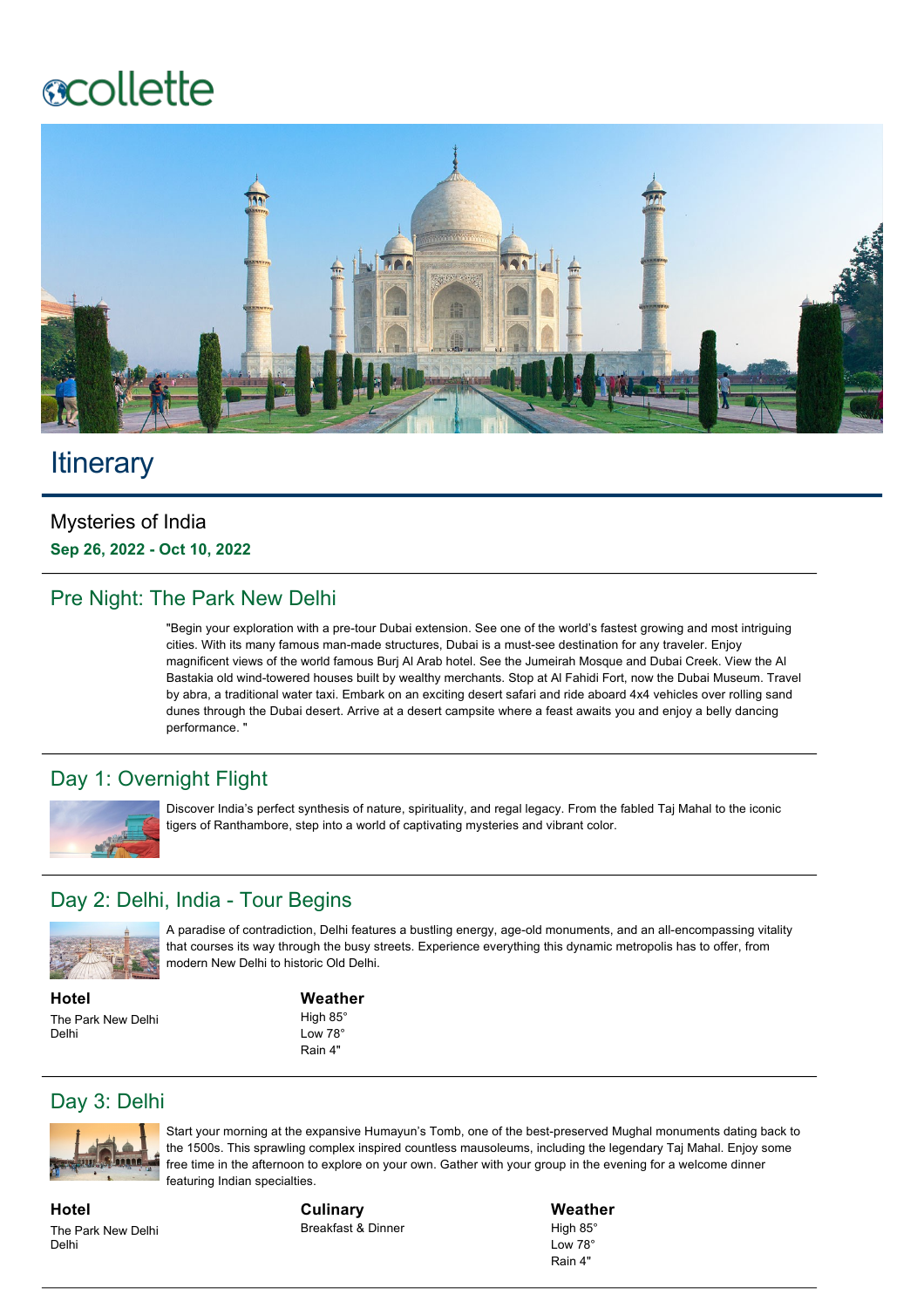#### Day 4: Delhi



Cut through Old Delhi's buzzing streets on a rickshaw – your mode of transportation for an exhilarating tour of old Delhi. See the city's friendly vendors as you travel down narrow streets and busy corridors. Visit Jama Masjid, one of the largest mosques in India, and stand in awe before its iconic red sandstone towers. Your exploration of New Delhi continues on a journey by the city's famous monuments, including the India Gate and Parliament building.

**Hotel** The Park New Delhi Delhi

**Culinary** Breakfast & Lunch **Weather** High 85° Low 78° Rain 4"

#### Day 5: Delhi - Jaipur



Wish the city goodbye and embark on a scenic drive through the countryside. Stop for lunch in a local restaurant before arriving in Jaipur, the "Pink City." See Hawa Mahal, the former home of a maharaja (Indian prince). Marvel at the city's architectural brilliance as you stroll through the heart of the Old City during your free time.

**Hotel** Radisson Jaipur City Center Jaipur

**Culinary** Breakfast & Lunch **Weather** High 94° Low 75° Rain 2"

**Weather** High 92° Low 68°

#### Day 6: Jaipur



Take in the extensive palace complex of Amber Fort, India's former seat of power. Head to the palace by means of a vintage jeep, scaling the hills overlooking Jaipur. In the evening, get to know a local family as you join them for a hosted dinner in their home.

**Hotel** Radisson Jaipur City Center Jaipur

### Day 7: Jaipur



Set out to explore the beautiful city of Jaipur, starting with the City Palace. Nearby, take in the impeccable masonry of the Jantar Mantar – the world's oldest stone sundial. The afternoon is yours to discover Jaipur however you please.

**Hotel** Radisson Jaipur City Center Jaipur

**Culinary** Breakfast

**Culinary** Breakfast & Dinner

> **Weather** High 92° Low 68°

#### Day 8: Jaipur - Ranthambore National Park



Travel to Ranthambore National Park where we will seek out tigers in their natural habitat. Learn about Project Tiger's conservation efforts and the impact the organization has had on the Ranthambore sanctuary. Connect with a naturalist, introducing you to India's extensive wildlife.

**Hotel** Sawai Vilas Ranthambore Ranthambore

**Culinary** Breakfast & Lunch & Dinner **Weather** High 96° Low 71°

#### Day 9: Ranthambore



Board a canter (open-air truck) for your first game drive. Seek out barking deer, Indian gazelles, and exotic birdlife. Follow the tigers' paths in search of the sanctuary's renowned wildlife. Then, it's your choice! Return to your hotel to relax -OR- experience an Impact Moment with a visit to Dastkar Ranthambore, a social enterprise dedicated to providing employment and training for local women artisans. No matter what you choose, return to the wild for another chance to seek out marsh crocodiles, sloth bears, and the park's famous Bengal tigers.

**Hotel** Sawai Vilas Ranthambore Ranthambore

**Culinary** Breakfast & Lunch & Dinner **Weather** High 96° Low 71°